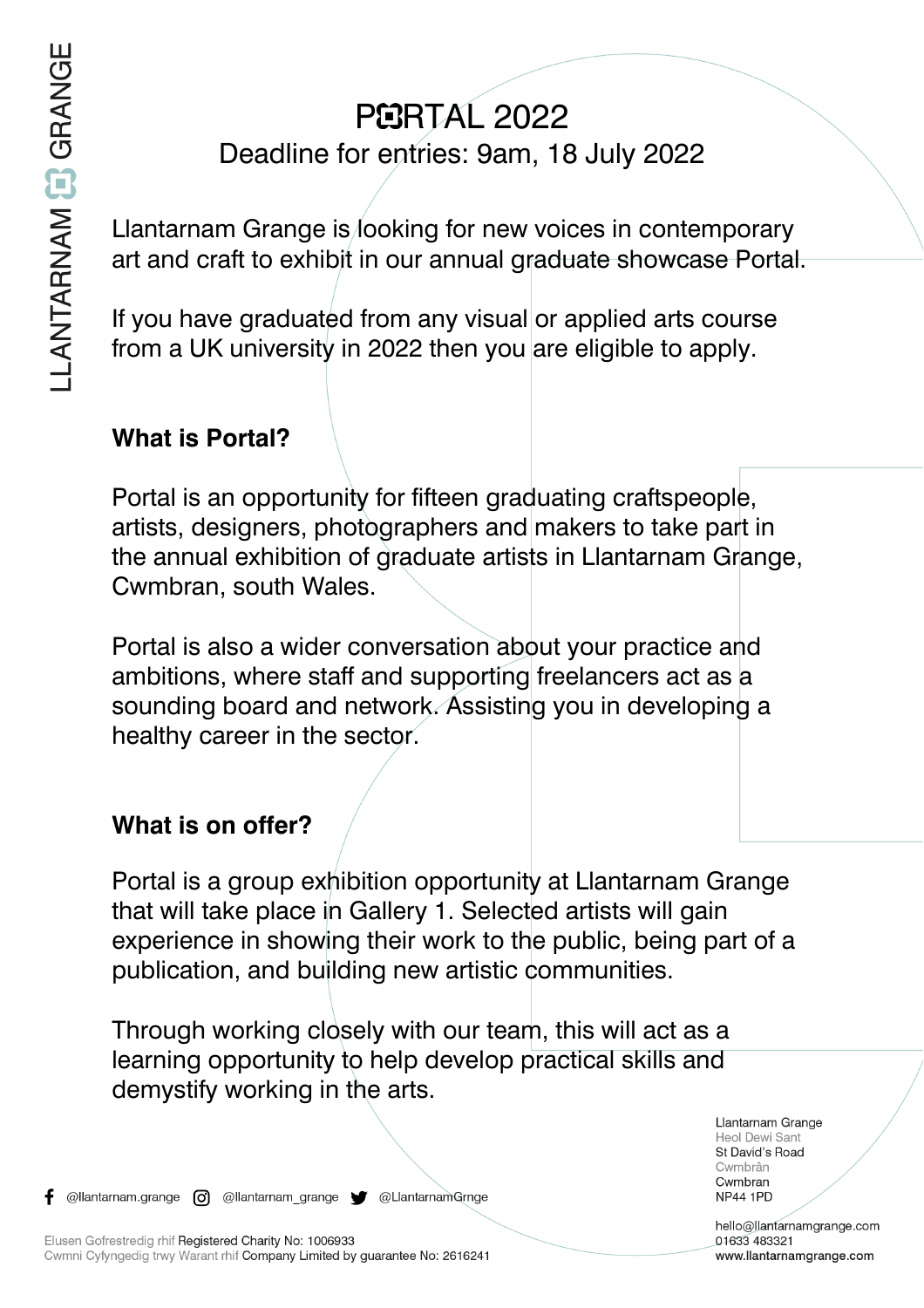# **PEIRTAL 2022**

# Deadline for entries: 9am, 18 July 2022

There will be some mentoring opportunities in-house with our Director, Exhibitions Officer or Market and Development Officer.

*There may be more mentoring and professional development opportunities depending on funding outcomes.*

**Each exhibiting artists will receive a fee of £100** for their involvement, plus the costs of one way transportation of their work to Llantarnam Grange.

*Financial support may increase depending on funding outcomes.*

## **Eligibility**

- You must have graduated from a UK university in visual or applied arts in 2022.
- At least five places will be offered to graduates based in Wales or graduating from Welsh universities.
- At least five places will be offered to graduates who identify as disabled (visible or non-visible) or people from a Black, Asian or ethnically diverse background.

### How much does it cost?

Portal is completely free to enter and free to take part in. We will pay artists a minimum of £100 for taking part.

*Financial support may increase depending on funding outcomes.*

Llantarnam Grange Heol Dewi Sant St David's Road Cwmbrân Cwmbran **NP44 1PD** 

hello@llantarnamgrange.com 01633 483321 www.llantarnamgrange.com

@llantarnam.grange @ @llantarnam\_grange @ @LlantarnamGrnge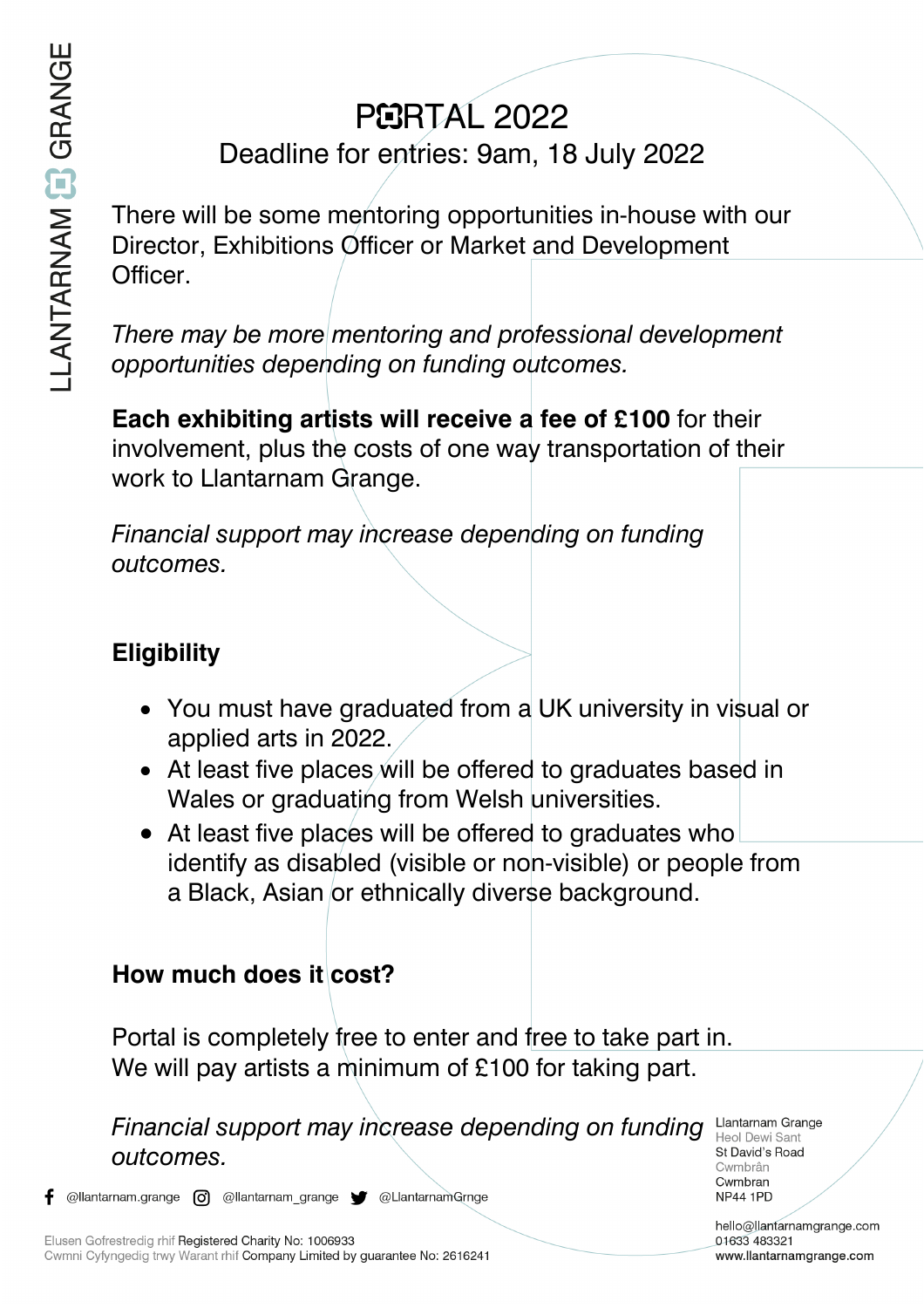# **PEIRTAL 2022**

Deadline for entries: 9am, 18 July 2022

### **Key Dates**

- Deadline: 9am Monday 18 July 2022
- Delivery of work by 24 August 2022 at the latest.
- Exhibition Dates: 3 September 29 October 2022
- Opening Event: 5-7pm, Friday 2 September 2022
- Arrange return of work by 5 November 2022 at the latest.

*If these dates have to change, we will inform all artists at the earliest opportunity.*

## **How do I apply?**

Fill in our online application **[here](https://form.jotform.com/LGAC/portal-2022-application-form)**. <https://form.jotform.com/LGAC/portal-2022-application-form>

This includes:

- 100 words explaining why you're interested in Portal 2022
- 200 words about your work
- Up to three images and/or a document including links to up to three video files (publicly hosted and visible on vimeo/youtube etc)

The maximum file size for upload is 10MB.

Please complete your application before **9am, Monday 18 July 2022.**

> Llantarnam Grange Heol Dewi Sant St David's Road Cwmbrân Cwmbran **NP44 1PD**

hello@llantarnamgrange.com 01633 483321 www.llantarnamgrange.com